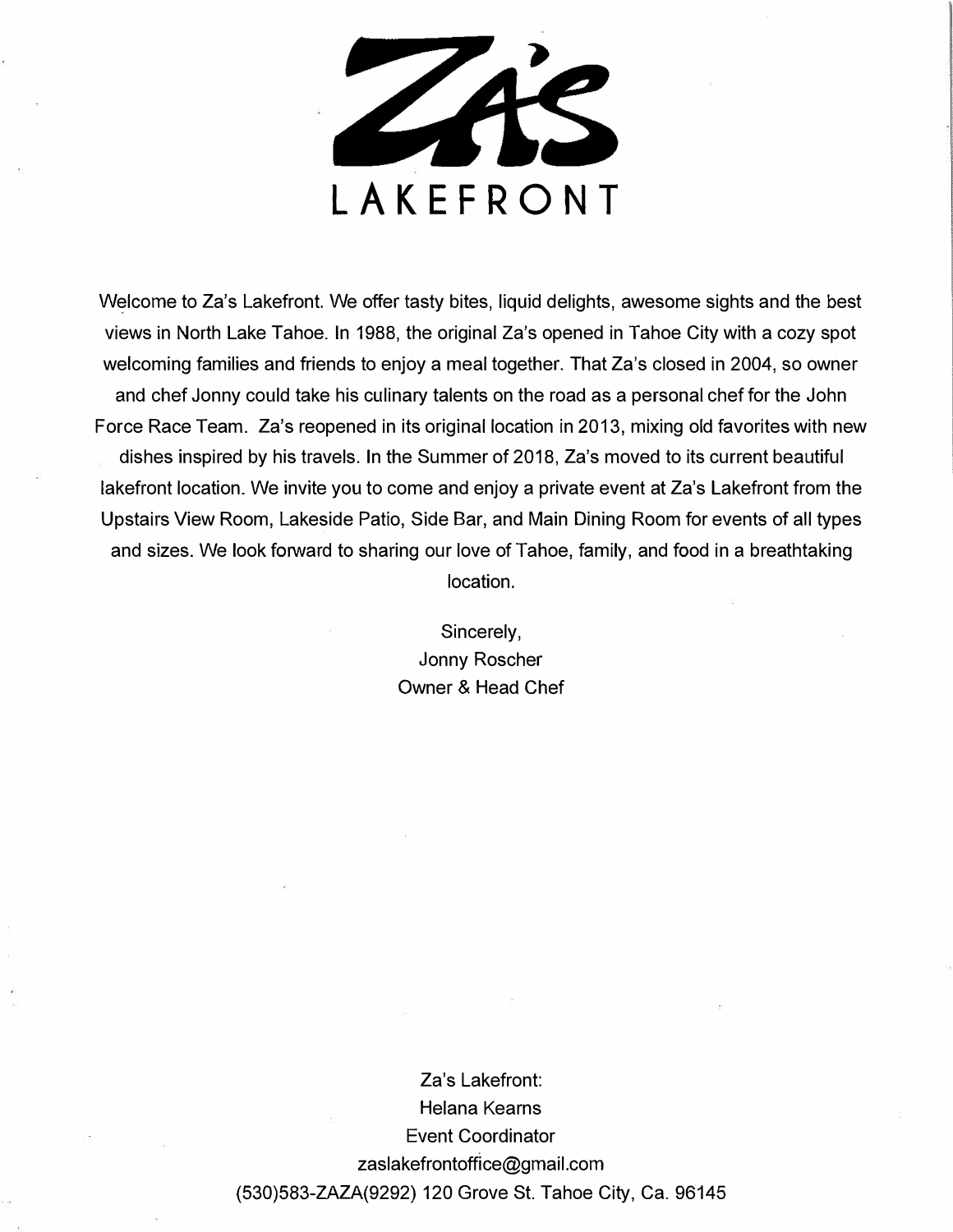

Site Fees for the Following are: -\$2,500.00 for the View Room -\$5,000.00 for Lakefront Patio - \$2500.00 for Side Bar -Lakefront Patio & Side Bar available upon request -Building Buyout available upon request -A \$2,000.00 Food & Beverage Minimum Applies To All Events

#### **INCLUDED IN OUR SITE FEES**

Set Up and Breakdown of All In-House Equipment

Dining Tables and Chairs

Gift, Cake, Registry, and Head Tables

White Linen Napkins

Melamine Plates, Glassware and Flatware

All Necessary Servers, Bartenders and Kitchen Staff

**Complimentary Parking** 

#### **ADDITIONAL OPTIONS**

Cake Cutting and Serving Fee \$4 Per Person

Outside Rentals Permitted and will be charged at Actual Cost Plus 20% if Za's Staffis Managing the Rental Process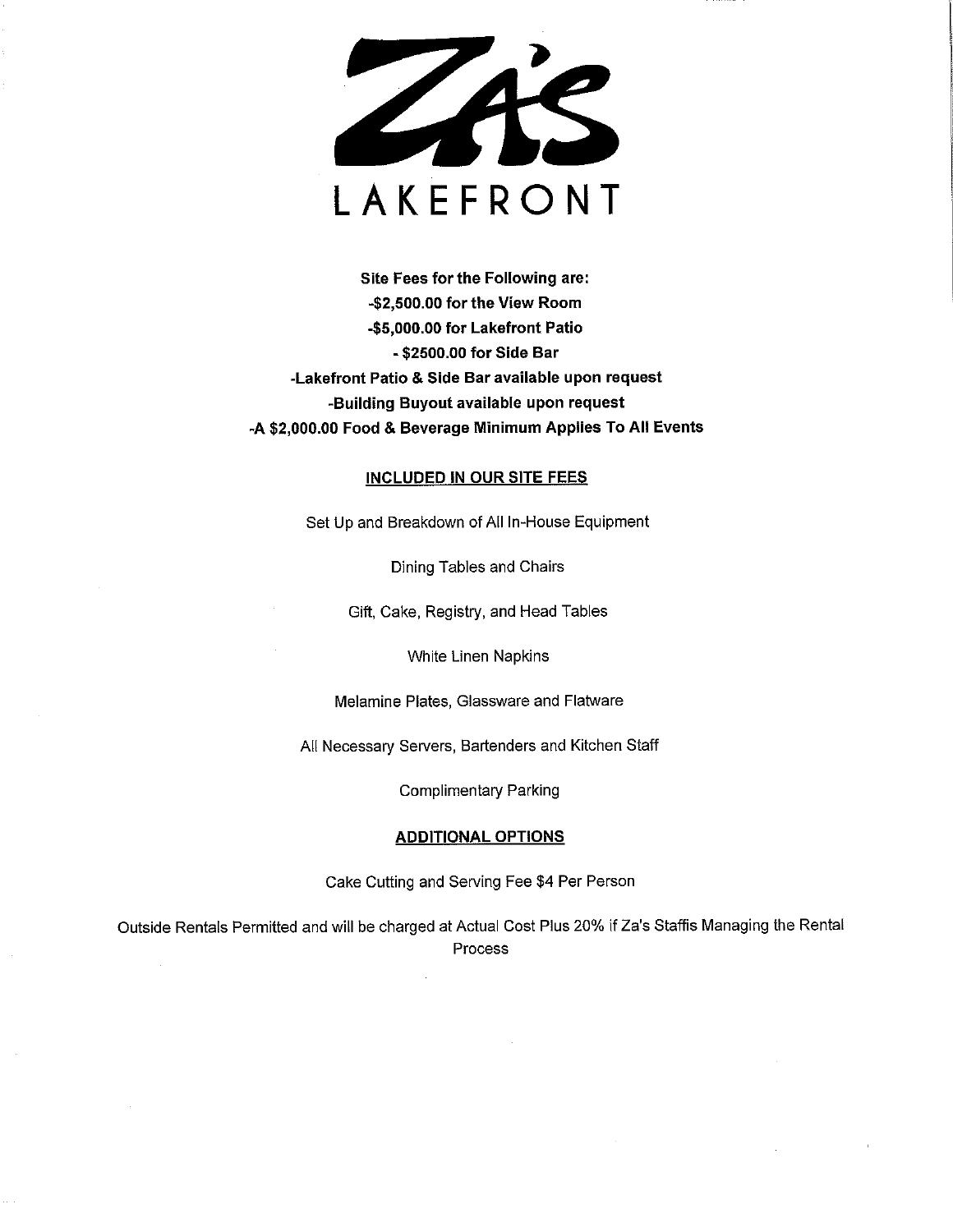

#### **Breakfast Menu**

**Breakfast Sandwich or Burrito** -English Muffin with Scrambled Eggs, Cheese & Sausage or Bacon or -Burrito with Beans, Scrambled Eggs Cheese, Salsa & Sausage or Bacon -Coffee & Fresh Juice \$19 Per Person

> Continental -Assorted Pastries -Bagels with cream cheese -Fresh Fruit -Yogurt -Coffee & Fresh Juice \$22 Per Person

**Breakfast Buffet** -Scrambled Eggs - Bacon and Sausage -Country Potatoes or Green Chili Hash Cash Potatoes -Toast -Bagels with Cream Cheese -Fresh Juice \$32 Per Person

# **BEVERAGE OPTIONS** -Assorted Soft Beverages \$4

 $-$ Tea \$4 -Beer, Wine & Liquor

## SELF SERVE BLOODY MARY OR MIMOSA BAR VAILABLE\_Comes

with all the fixings \$12 Per Drink.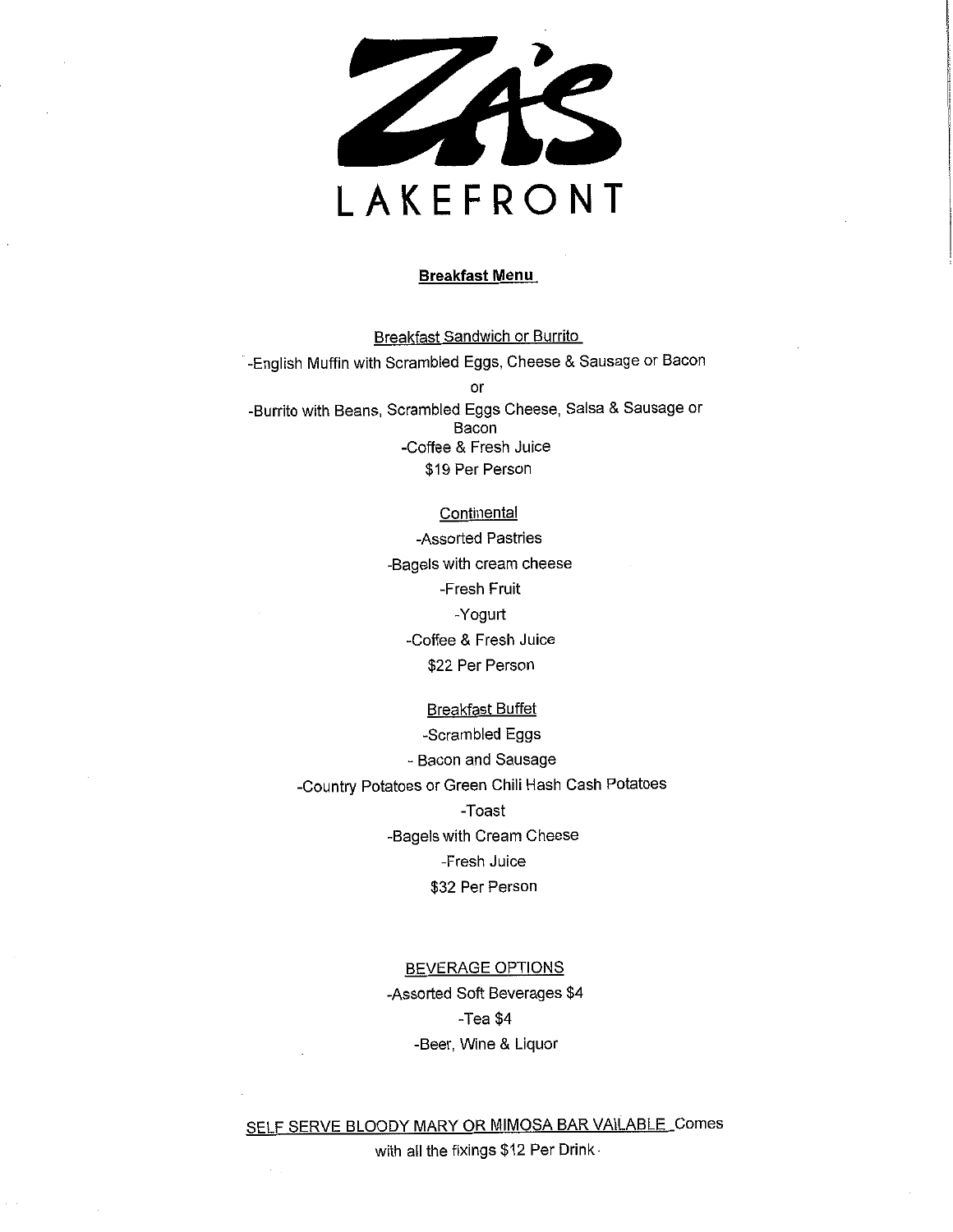

#### **Tasty Bites Menu**

Prices are per piece Minimum of 20 pieces per item Passed or Stations

## Cold

\$3.00- Chips & Salsa \$3.50- Home Made Hummus With Warm Flatbread \$3.50- Bruschetta on Crostini \$4.00- Pineapple & Watermelon Skewers - Balsamic Reduction \$4.00- Tomato Mozzarella Skewers \$4.50- Belgian Endive Stuffed With Smoked Chicken Salad \$5.00- Beef Tataki \$6.50- Bay Shrimp & Avocado Spoons \$6.50- Shrimp Cocktail \$6.50- Spicy Tuna In a Cone \$11.50- Steak Tartar MKT Price- Oysters On The Half Shell With Mignonette (East Coast & West Coast Oysters Available)

## $Hot$

\$3.00- Bacon Wrapped Water Chestnuts \$3.50- Wings- Spicy Sweet Chili Garlic Sauce, Celery, Carrots & Blue Cheese \$3.50- Baked Dates Stuffed With Butternut Squash, Mascarpone & Pecans \$4.00- Polenta & Wild Mushroom Spoons \$4.00- Sausage Stuffed Sweet Peppers \$5.00- Pat's Popper's -Jalapenos with Shrimp wrapped In Bacon With Easy Cheese \$4,00 Jamaican Jerk Chicken Skewers \$5.50- Calamari With House Made Tartar Sauce \$6.50- Crab Cakes With A Mustard Aioli \$6.50- Pork Belly Sliders \$6.50- Hot Italian Beef Sliders \$6.50- Lamb Lollipops With Jalapeno Pepper Jelly \$8.50- Lobster Corn Dogs With A Honey Chipotle Glaze \$8.50- Pepper Crusted Duck Breast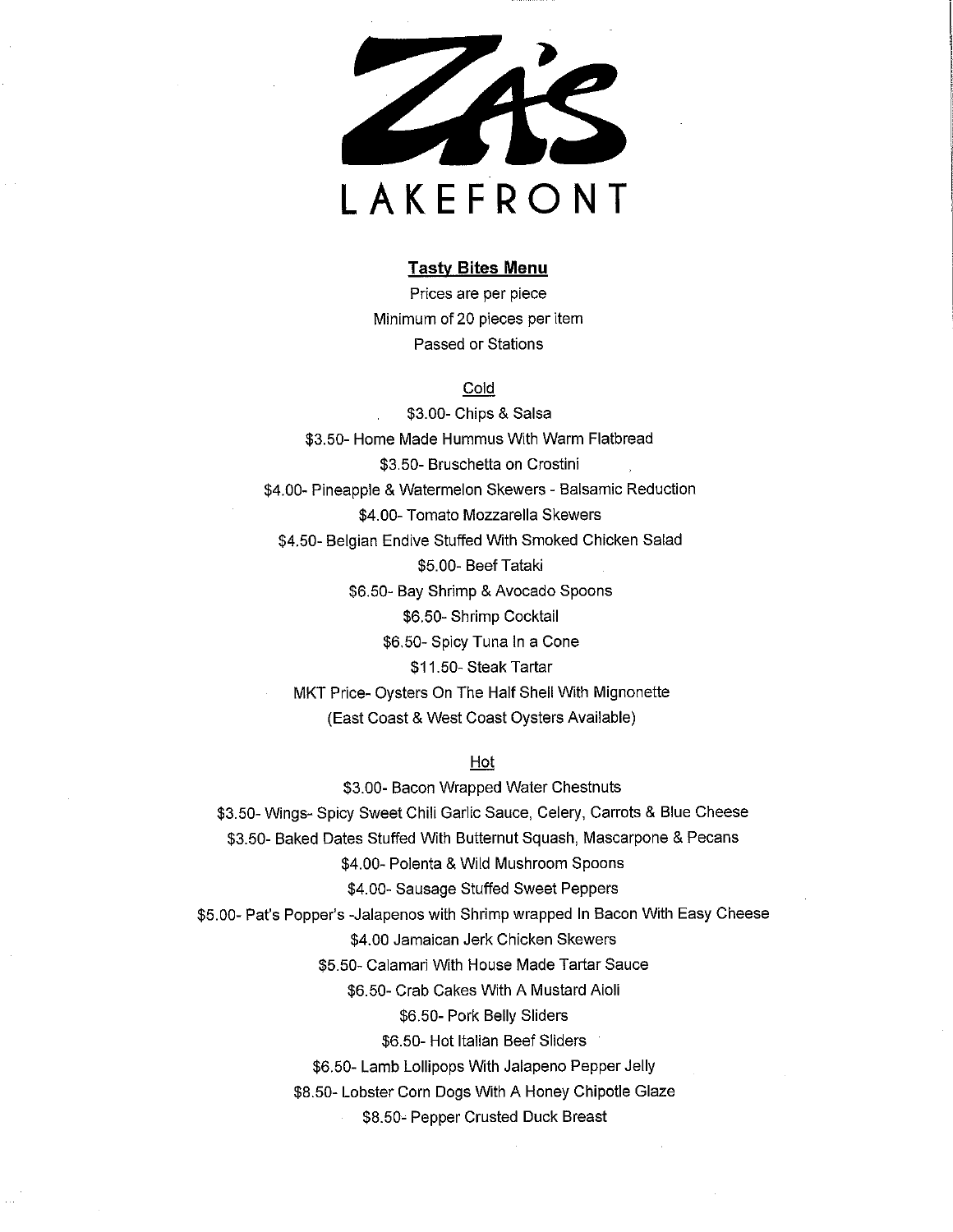

## **Customize Your Event With The Following**

**CHEESE PLATTER** -Artisan Cheeses & Assorted Crackers with Pepper Jelly & Honey \$12 Per Person

## **CHARCUTERIE** -Assorted Cured Meats with Sliced Baguette & Mustard \$15 Per Person

## **CRUDITES**

-Vegetables with Ranch & Hummus \$7 Per Person

## **SLIDER STATION**

-Pork Belly Sliders -Hot Italian Beef Sliders -Seared Ahi Tuna Sliders -Veggie Neatloaf Sliders \$7.50 Per Person (Choose 1 or 2)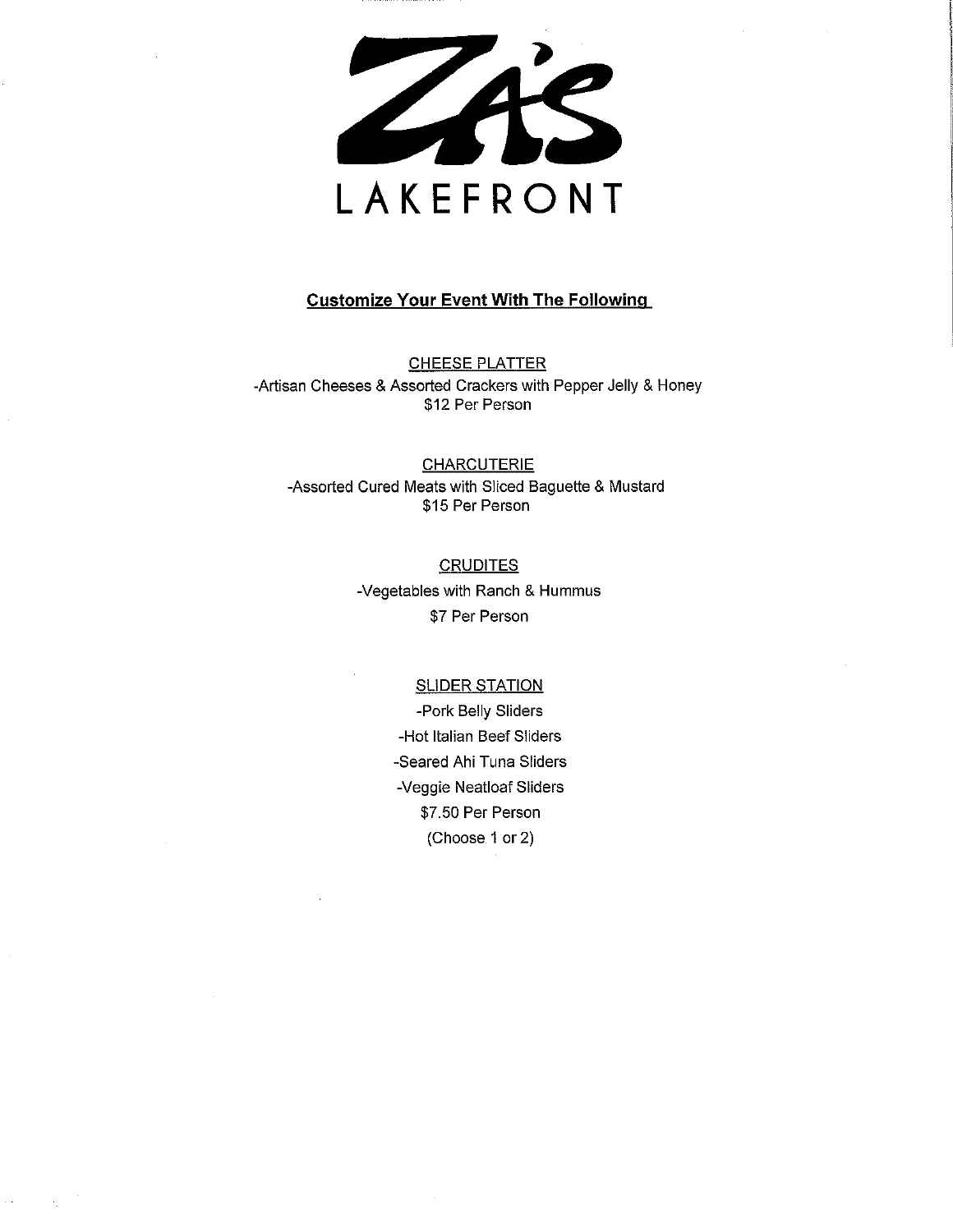

### **Pizza, Pasta and Salad Buffet Menu**

\$35 Per Person

Choice of -House Salad with mixed greens, tomato & our house balsamic dressing

or

-Caesar Salad

## **Assorted Pizzas**

-16" Large Pizzas cut into smaller sharing slices -Assortment of veggie and meat options

Choice of

-Baked Bolognese Pasta - rigatoni pasta with our house made bolognese meat sauce topped with

#### mozzarella cheese

**Or** 

-Cheese Tortellini - with seasonal vegetables served hot or cold

**Bite Sized Dessert Options Available** 

#### **BEVERAGE OPTIONS**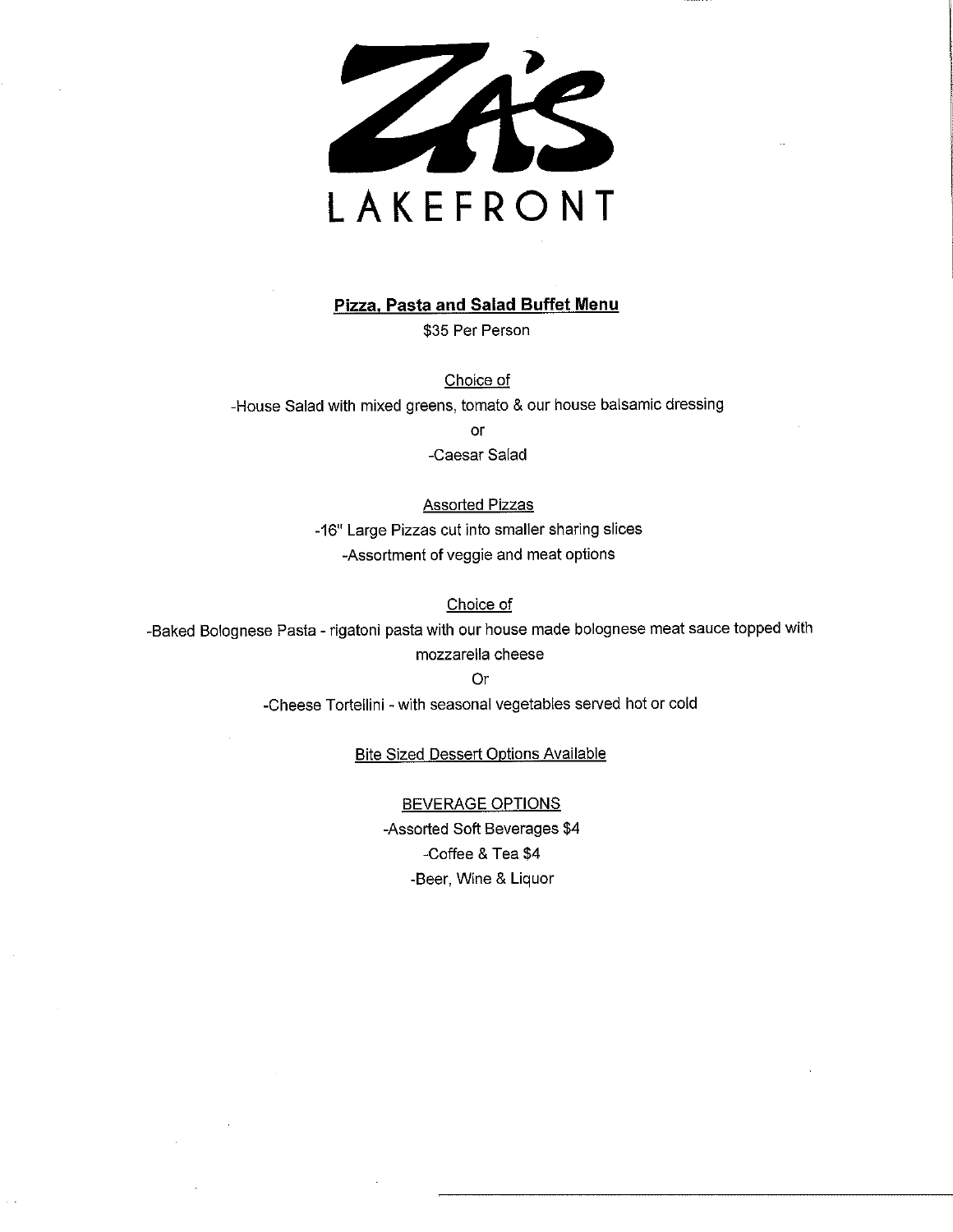

#### Za's Lakefront Lunch Menu

\$40 Per Person Plated Only

#### Choice of Salad

-Caesar

-House Salad with mixed greens, tomato & our house balsamic dressing.

### Choice of 2 Entrees

-Smoked Chicken Salad with mixed greens, smoked chicken, roasted red bells, gorgonzola, caramelized walnuts & our house balsamic dressing

-House Ground Burger with lettuce, tomato, bacon onion marmalade & cheddar cheese served with house cut fries

-Hot Italian Roast Beef Sandwich with spicy Italian Beef on a french roll served with house cut french fries -Flatbread Chicken with grilled chicken, chipotle sour cream, balsamic greens, roma tomato & served with house cut fries.

-Baked Hoagie Sandwich with salami, capacola, mozzarella, lettuce, roma tomatoes, pepperoncini & red onion on a french roll served with house cut fries.

-Neatloaf (Vegetarian Meatloaf) brown rice, flax seed, mushrooms, walnuts, carrots, onions, red bells, cheddar cheese & sweet chili sauce.

Choice of 10" Pizza

Dessert -Cheese Cake Bites

## **BEVERAGE OPTIONS**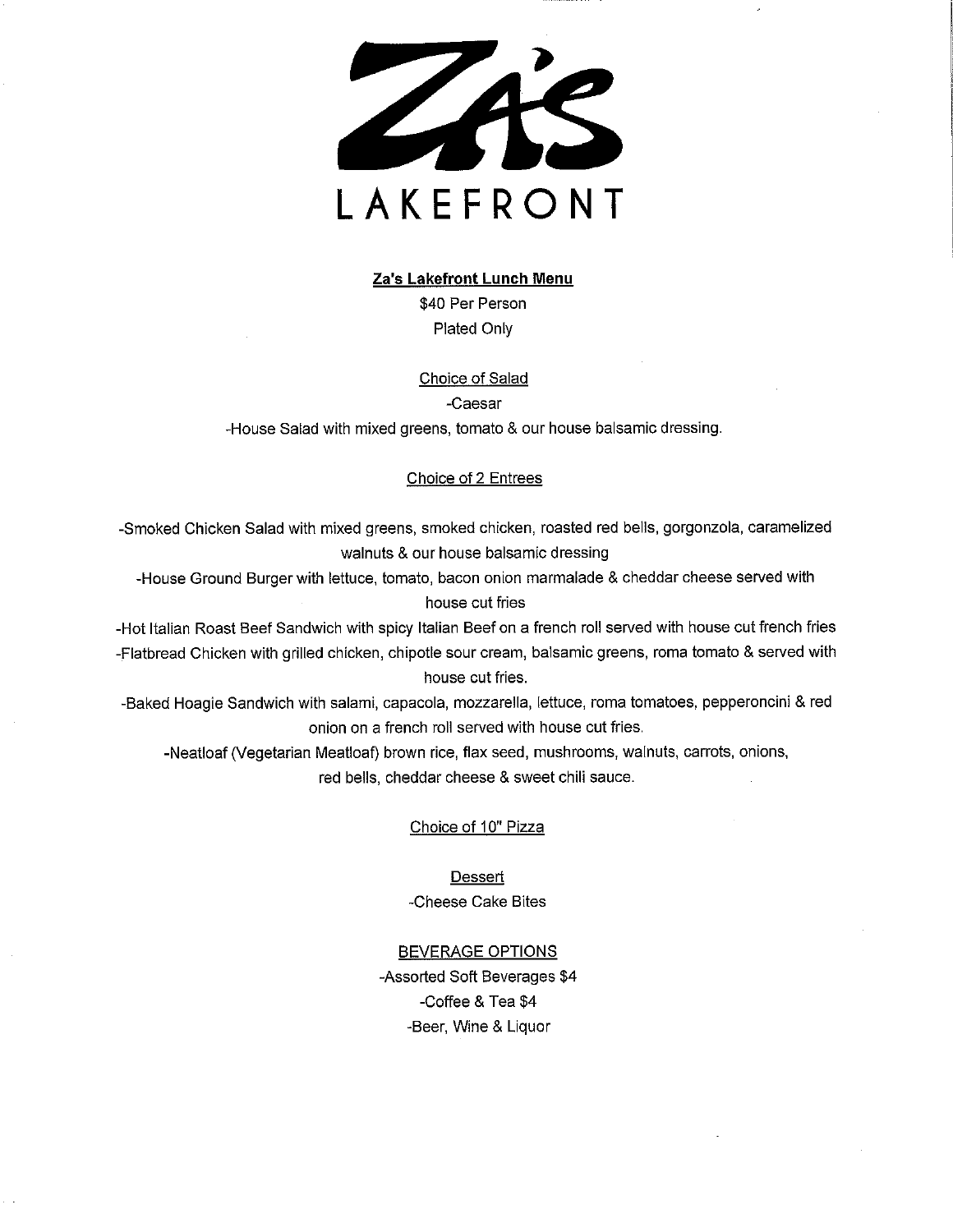

#### **Commons Beach Menu**

Buffet \$50 Per Person Family Style \$55 Per Person

Choice of 2 Salads -Caesar -House Salad with mixed greens, tomatoes & our house balsamic vinaigrette -Pasta Salad

> Choice of 2 Entrees (Extra Entrees \$10 per person) -Assorted Pizzas -Chicken Marsala- mushrooms, garlic & marsala wine sauce -Braised Pork Short Ribs -Grilled Pork Tenderloin with pineapple relish -Grilled Fresh Fish -Baked Eggplant -Grilled Polenta with wild mushrooms in a marsala sauce

> > Choice of 2 sides (Extra sides \$3 per person) -Fried Brussels Sprouts -Roasted Garlic Broccoli -Oven Roasted Cauliflower -Buttermilk Mashed Potatoes -Creamy Parmesan Polenta

#### **Bite Sized Dessert Options Available**

#### **BEVERAGE OPTIONS**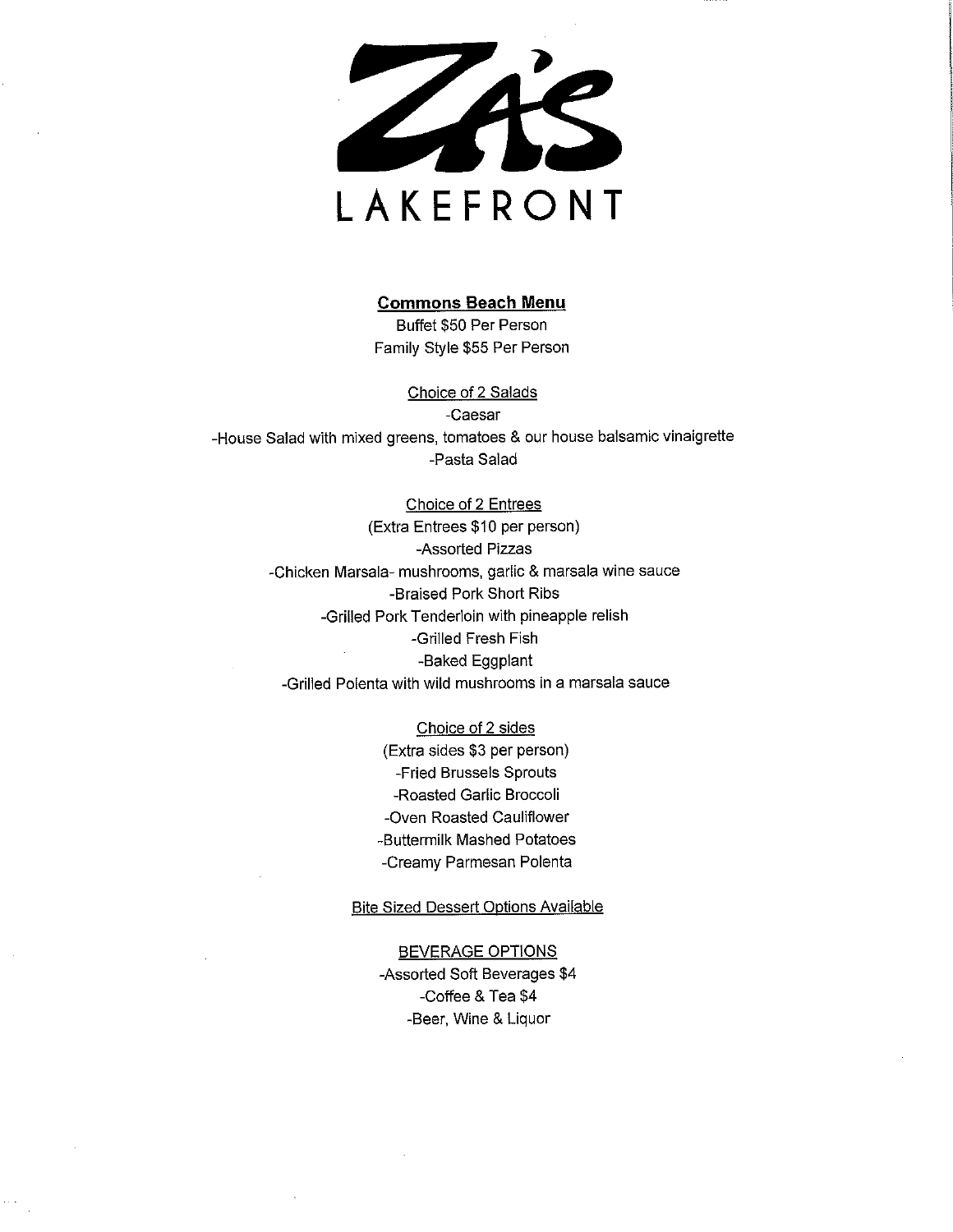

#### **Marina Menu**

Buffet \$60 Per Person Family Style \$65 Per Person

> Choice of 2 Salads -Caesar Salad

-House Salad with mixed greens, tomato & our house balsamic dressing -Smoked Salmon & Spinach Salad with sun dried blueberries, goat cheese, red onion, pecans & a vidalia onion vinaigrette. -Grilled Romaine with prosciutto, gorgonzola & a balsamic glaze

## Choice of 2 Entrees

(Extra Entrees \$10 per person) -Smoked Chicken Pasta with artichoke hearts, roasted red bells, mushrooms, & smoked mozzarella in a garlic cream sauce over fettuccine -Jamaican Jerk Chicken -Pork Tenderloin stuffed - roasted red bells, spinach, roasted garlic & a chipotle honey glaze -Top Sirloin in a wild mushroom demi glaze -Cajun Mahi Mahi with mango salsa -Baked Salmon with roma tomatoes, capers & garlic -Baked Eggplant

> Choice of 2 sides (Extra sides \$3 per person) -Pfeifer Potatoes -Asiago Mashed Potatoes -Oven Roasted Cauliflower -Grilled Asparagus -Fried Brussels Sprouts -Chile Honey Glazed Baby Carrots -Roasted Garlic Broccoli

### **Bite Sized Dessert Options Available**

**BEVERAGE OPTIONS** -Assorted Soft Beverages \$4 -Coffee & Tea \$4 -Beer, Wine & Liquor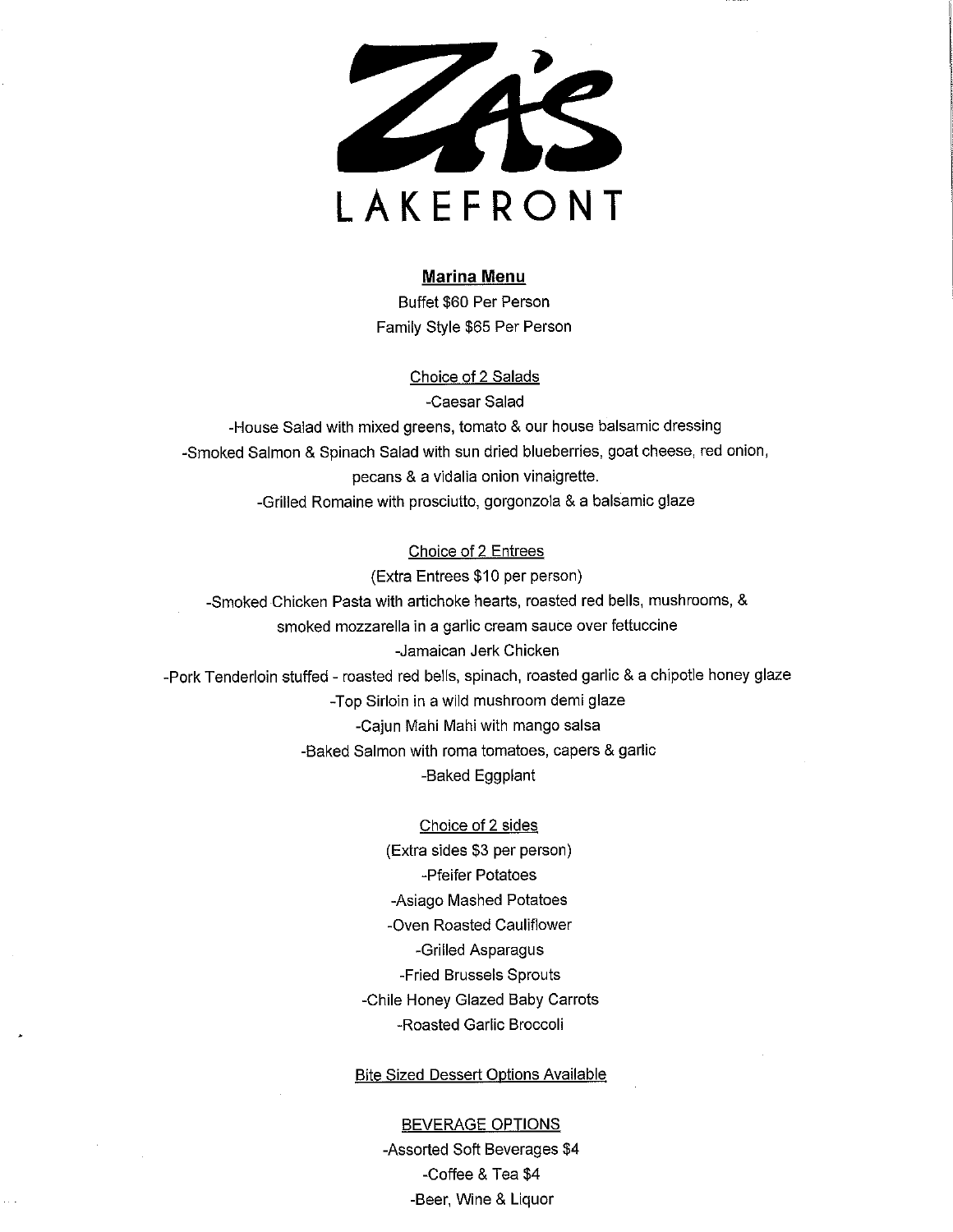

#### **View Plated Menu**

\$75 Per Person (40 maximum) Includes House Made Bread with our Balsamic Dipping Sauce

#### Choice of 1 Salad

-House Salad with mixed greens, tomato our house balsamic dressing. -Smoked Chicken Salad with mixed greens, roasted red bells, gorgonzola, caramelized walnuts & balsamic vinaigrette

-Baby Kale Salad with roasted beets, carrots, red onion, roasted red bells, dried cherries, pears, vella dry jack cheese, caramelized walnuts & vidalia onion vinaigrette

-Caesar Salad

Choice of 2 Entrees

-Petit Filet served with buttermilk mashed potatoes & grilled asparagus

-New York Steak with roasted poblano butter served with green chile hash brown casserole & grilled asparagus

-Chicken Marsala with mushrooms, garlic & a marsala wine sauce served with buttermilk mashed potatoes & fried brussels sprouts

-Rack of Lamb with jalapeno pepper jelly served with green chile hash brown casserole & fried brussels sprouts-Butter Poached Lobster with mashed potatoes & grilled asparagus

-Potato Crusted Halibut with a lemon butter sauce served with buttermilk mashed potatoes & grilled

#### asparagus

-Veggie Neatloaf with a cranberry compote served with buttermilk mashed potatoes

**Choice of one Dessert** -Tiramisu -Berries Flambe -Bananas Foster -Strawberry Short Cake -Chocolate Tort -Cheesecake

#### **BEVERAGE OPTIONS**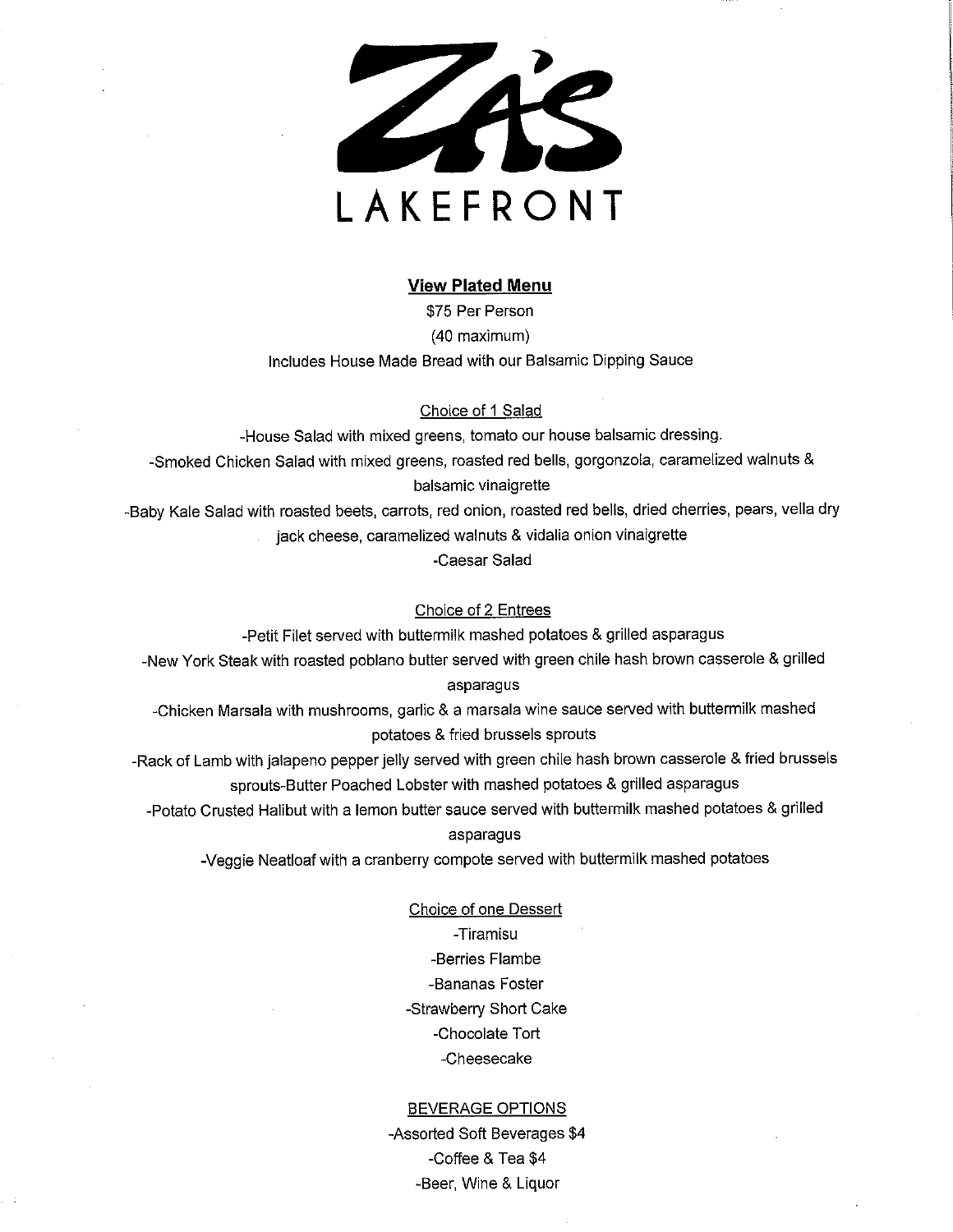ZAS LAKEFRONT

## **WINES BY THE BOTTLE**

(Change Seasonally)

## **WHITES**

| PICKET FENCE Chardonnay, Russian River, California     | 45 |
|--------------------------------------------------------|----|
| BELLA GRACE Sauvignon Blanc, Amador County, California | 40 |
| <b>BIELER Rose, Provence, France</b>                   | 36 |
| <b>TERLATO Pinot Grigio, Friuli, Italy</b>             | 48 |
| GUINCO Vermentino, Sardinia, Italy                     | 48 |
| RUFFINO Sparkling Rose, Italy (187ml)                  | 10 |
| RUFFINO Prosecco, Italy (375ml)                        | 15 |
| J VINYARDS "Cuvee Brut" Sonoma                         | 42 |
| <b>FRANK FAMILY Chardonnay, Carneros, California</b>   | 60 |

## **REDS**

| <b>ANGELINE Merlot, Paso Robles</b>            | 35 |
|------------------------------------------------|----|
| ROBERT MONDAVI P.S. Malbec, Mendoza, Argentina | 32 |
| <b>CULTUSBONIChianti Classico, Italy</b>       | 38 |
| <b>TRIBUTE CABERNET Paso Robles</b>            | 40 |
| BELL GRACE Red Blend, Amador County            | 48 |
| DREAMING TREE Pinot Noir, California           | 40 |
| MAURISTONZinfandelDry Creek Valley             | 60 |
| <b>BERINGER Cabernet, Knights Valley</b>       | 65 |
| <b>WOLFDALES Cabernet Sauvignon, Napa</b>      | 99 |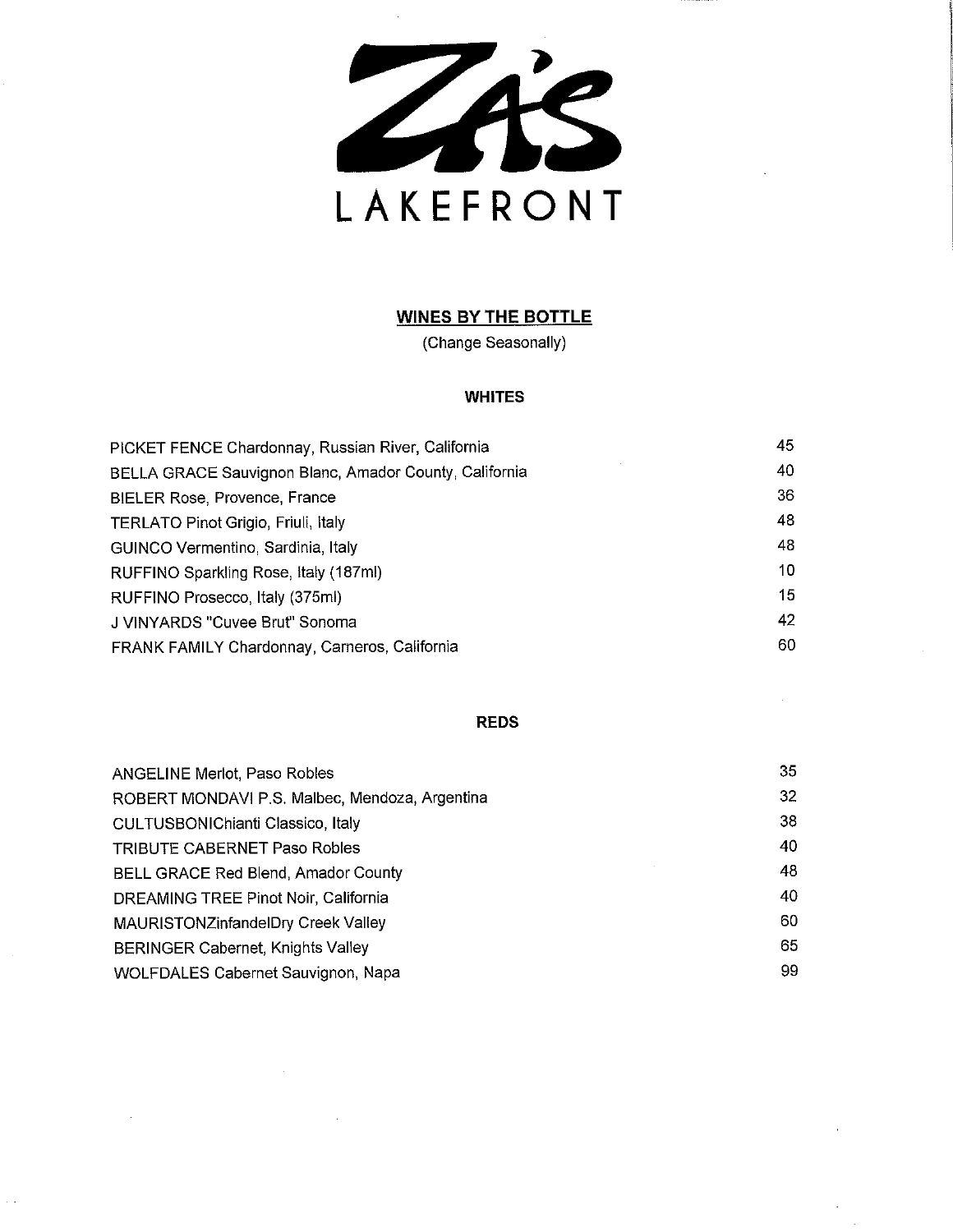

## **BEER** (Changes Seasonally)

## **BOTTLE**

BUD-COORS LIGHT-PBR 16oz. can 4 ST. PAULI GIRL N/A

**DRAFT** 

PACIFICO 8

LOST COAST BLONDE ALE 8

805 BLONDE ALE 9

ALIBI ALE WORKS 9

DESCHUTTES FRESH SQUEEZED IPA 9

ST. ARCHER IPA 9

RACER 5 IPA 9

SEISMIC SEASONAL 9

DIRTY WOOKIE IMPERIAL BROWN ALE 9

**DRAKES HEFEWEIZEN 9** 

**LAGUNITAS 9** 

**SEASONAL HARD CIDER 9** 

Non Alcoholic Beverages COKE, DIET COKE, SPRITE LEMONADE OR GINGER ALE, TEA & COFFEE 4 SPRECHER ROOT BEER IN A BOTTLE 5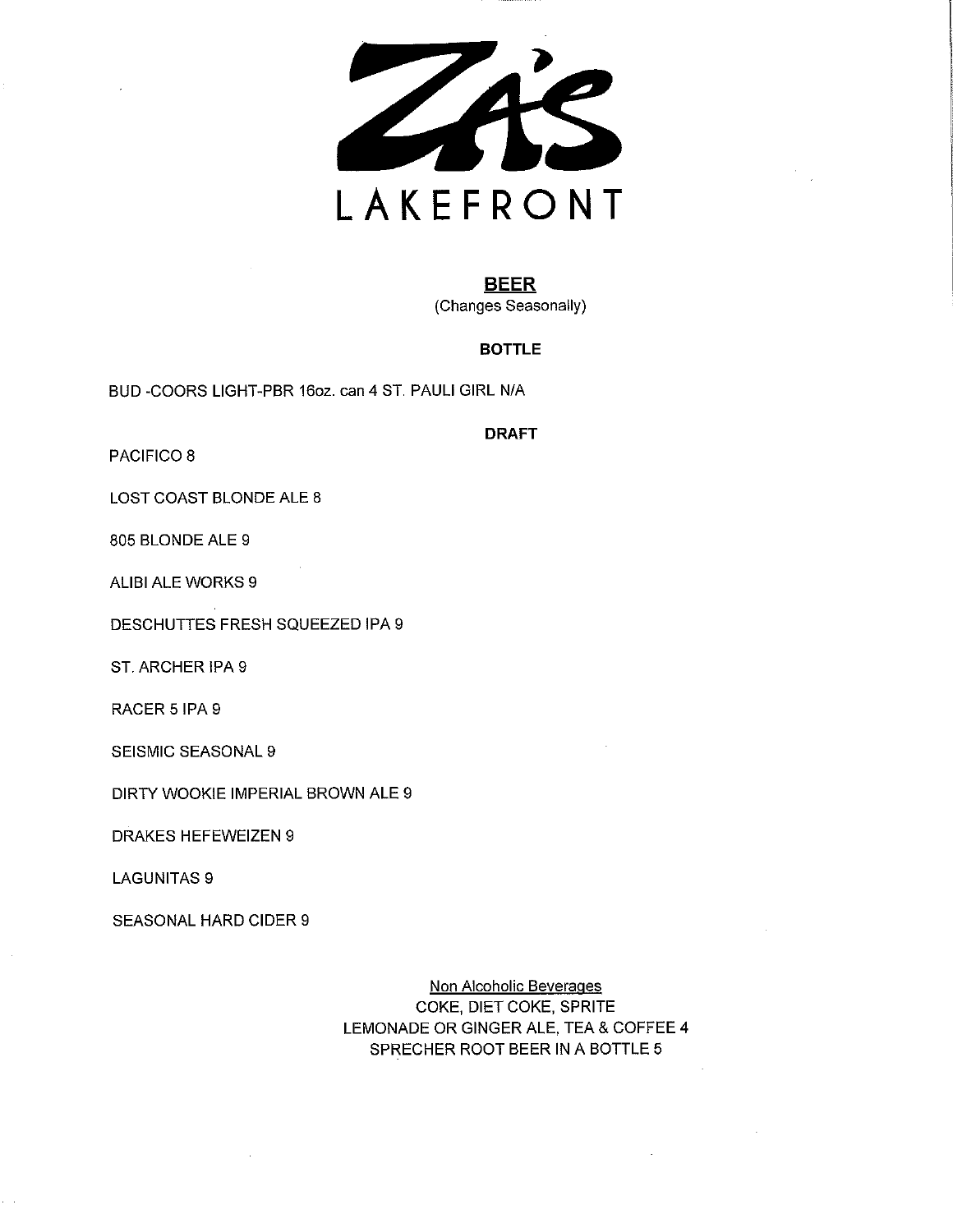ZAS LAKEFRONT

## **LIQUORS** (Changes Seasonally)

## **Well Bar \$10.00**

-Deep Eddy Vodka - Peppermint Schnapps -Brokers Gin -Jagermesiter -Bacardi Light -Tres Agaves Tequila -Bird Dog Whiskey -Old Smugglers Scotch

## Premium Bar \$12.00

- Titos -Bombay Saphire -Gray Whale -Sailor Jerry -Cazadores Repesado -Jameson -Jack Daniels -Redemption Bourbon -RedemptionRye

### Super Premium Bar: \$14.00

-Grey Goose -Hendricks -Herradura Silver -Don Julio Anejo -Templeton Rye -Woodford Reserve -Macallan 12 -Glenlivet 14 -Grand Marnier -St. Germaine -Courvoisier -Fernet